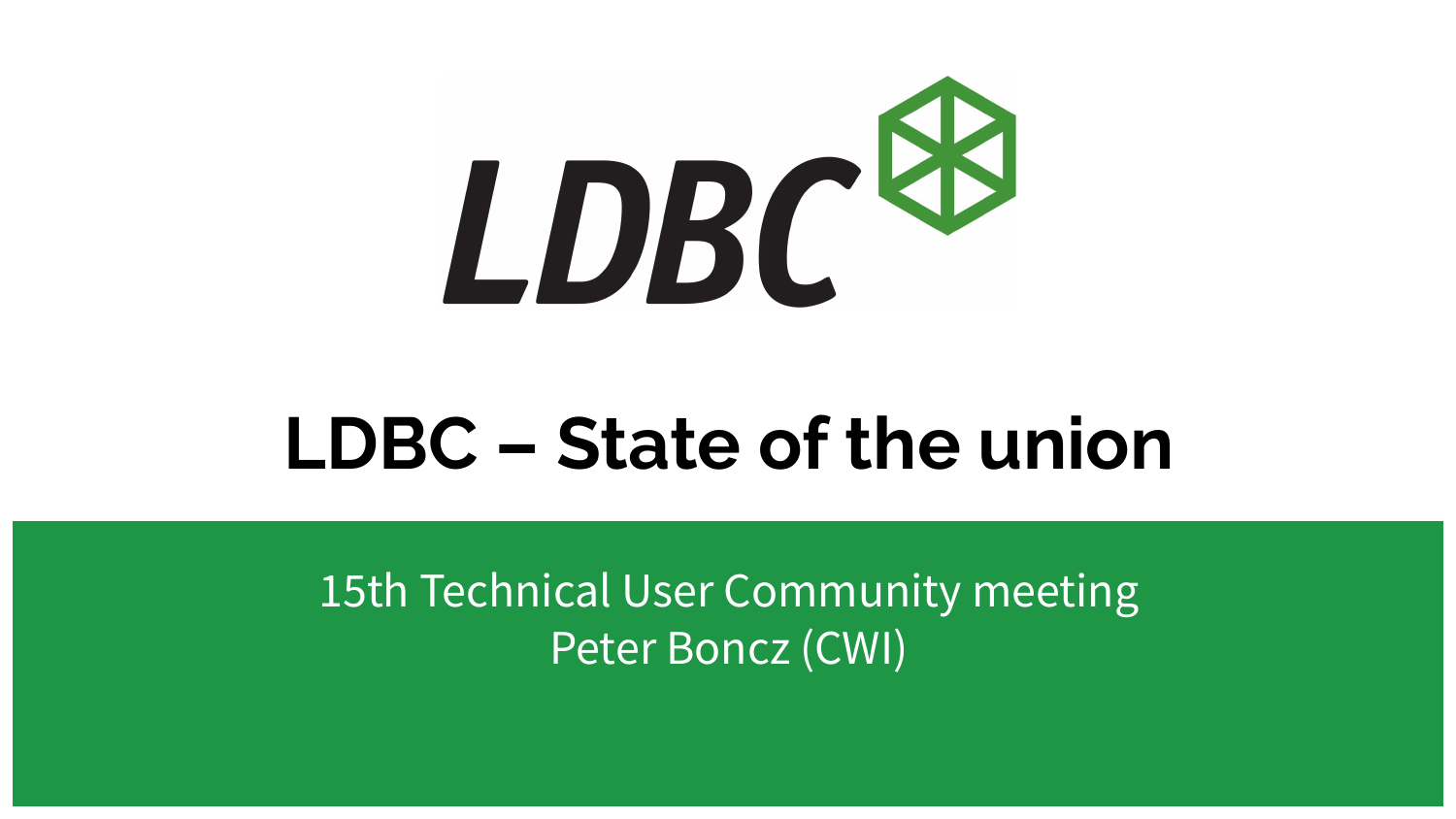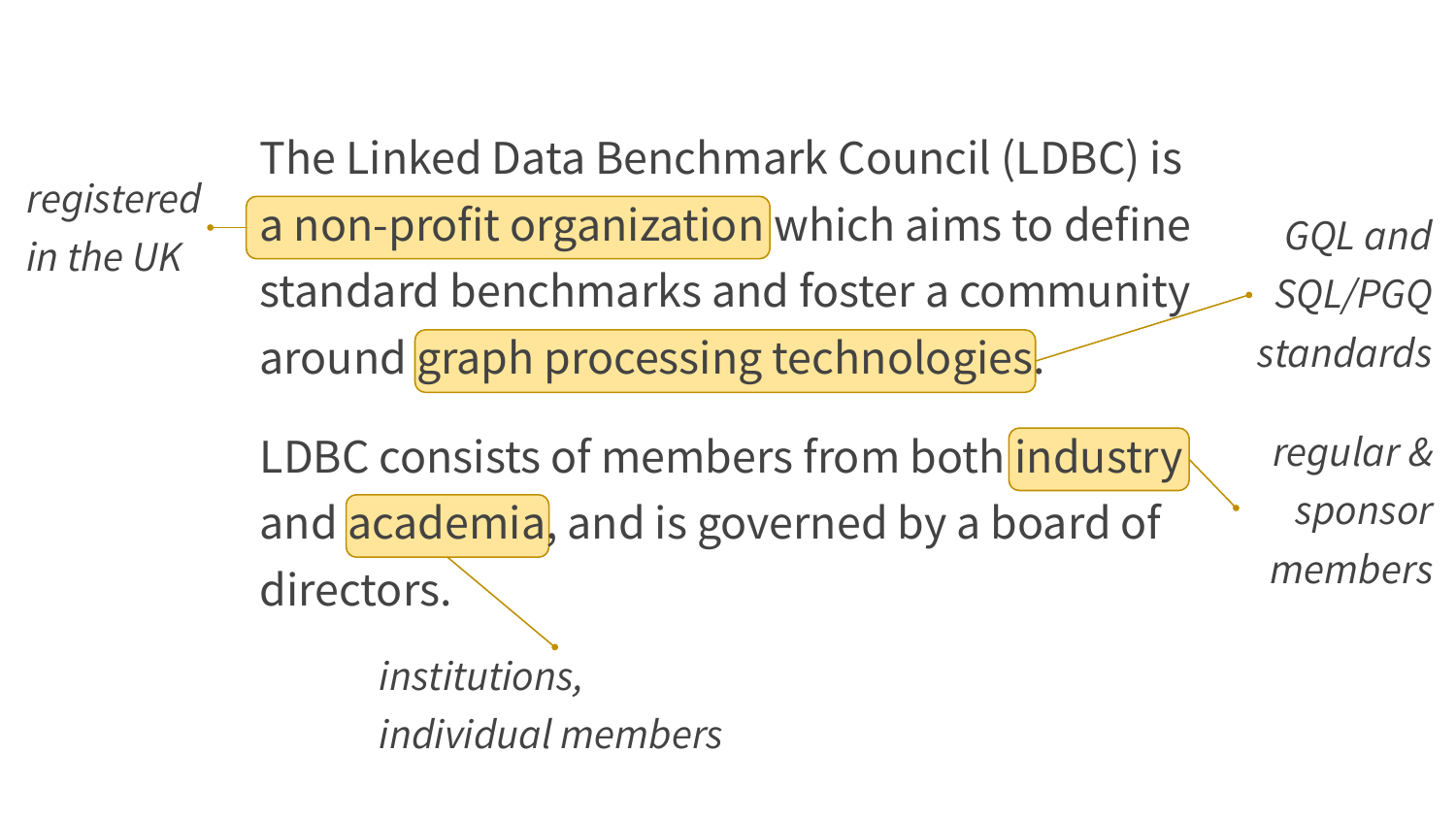#### **New members in the last 12 months**

- Ultipa
- Pometry (sponsor)
- CreateLink
- Beijing Haizhi Xingtu Company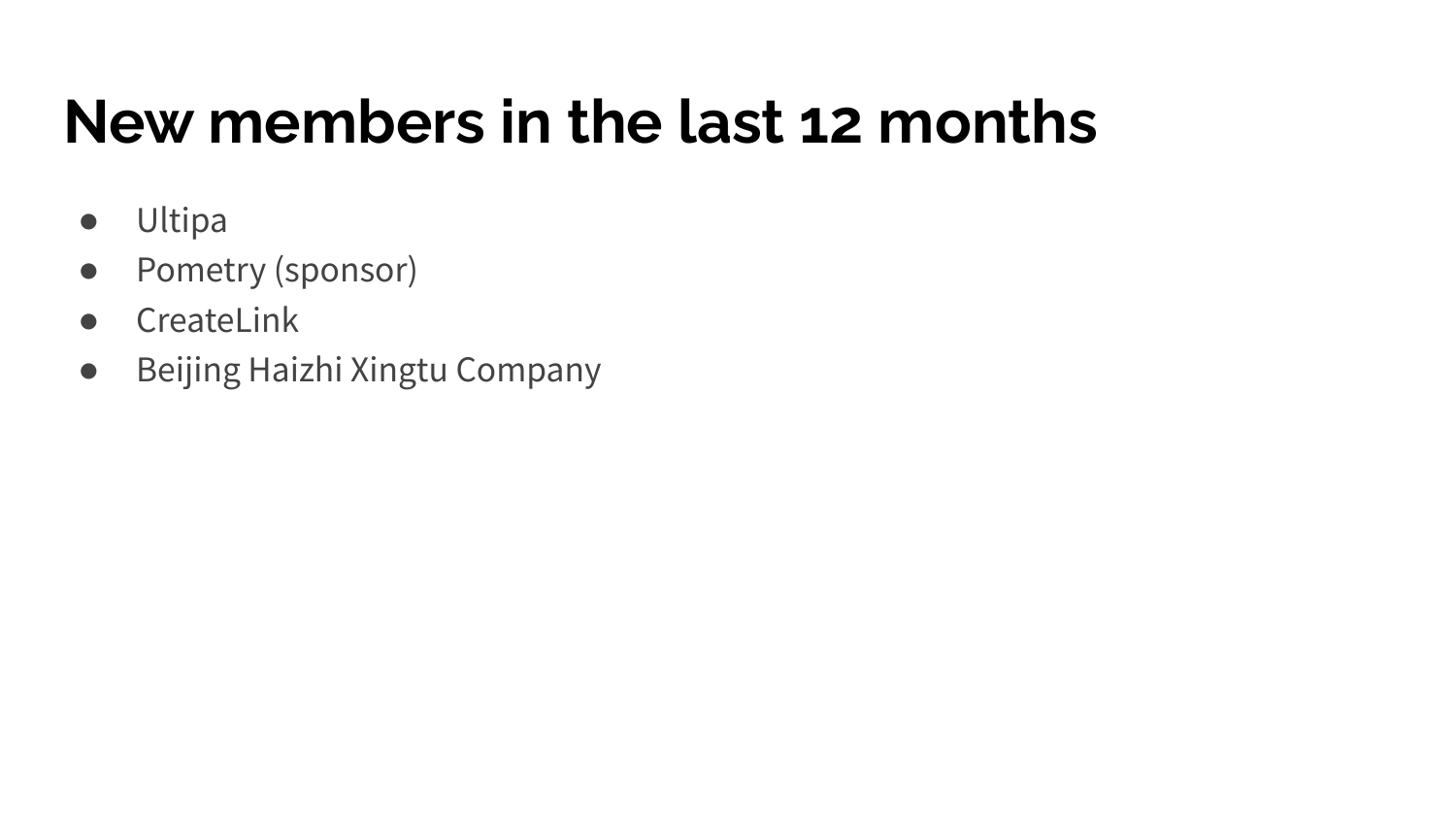## **Membership**

19 organizations, others in the queue

- 4 sponsor companies
- 12 regular companies, 3 academic institutions





$$
\text{p@metry} \quad \bigotimes \text{TigerGraph}
$$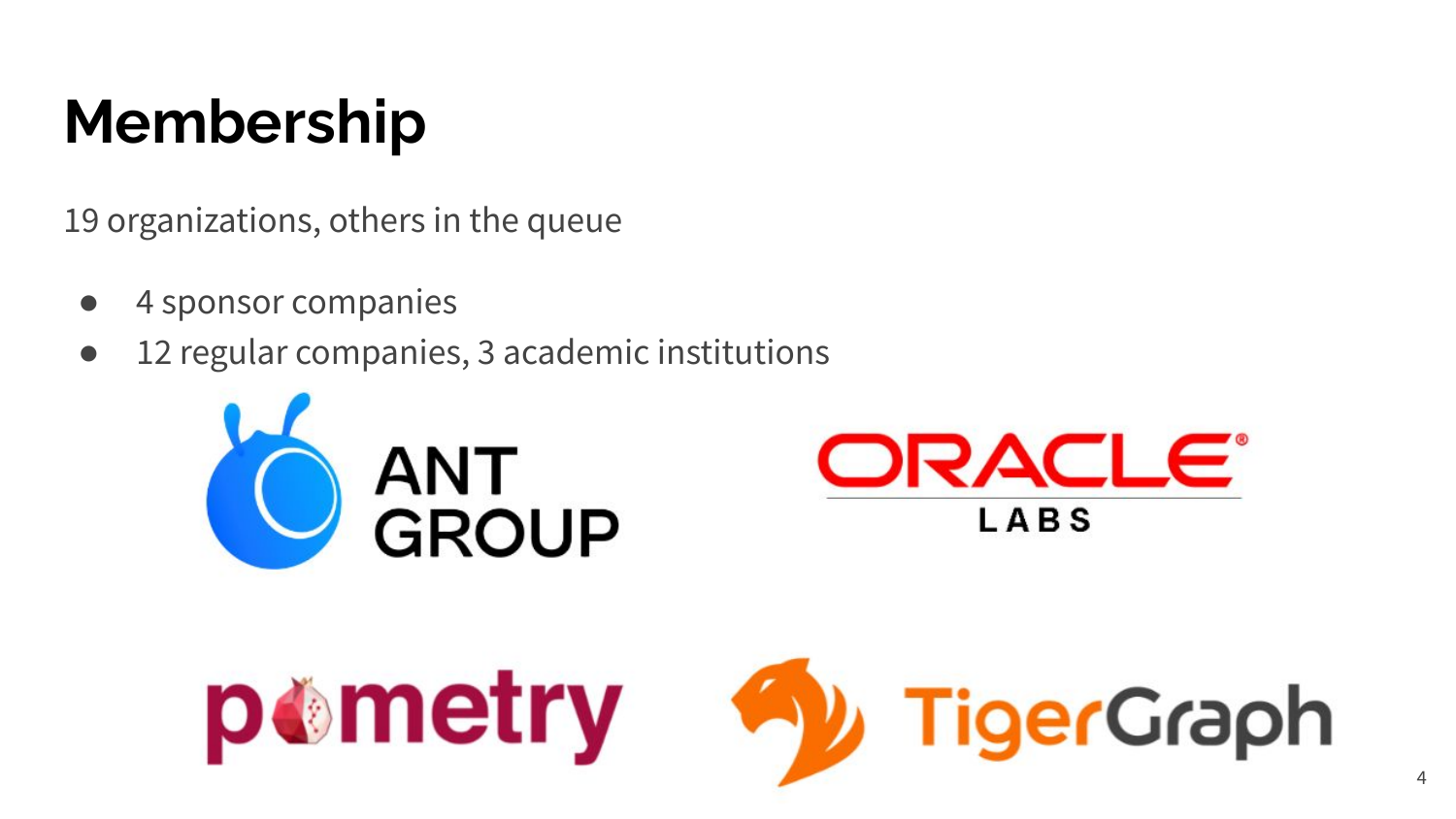### **Companies**

#### **Institutions**

Birkbeck



















**Contotext** 

**\*Sparsity** 





Individual members and contributors: **50+**

гн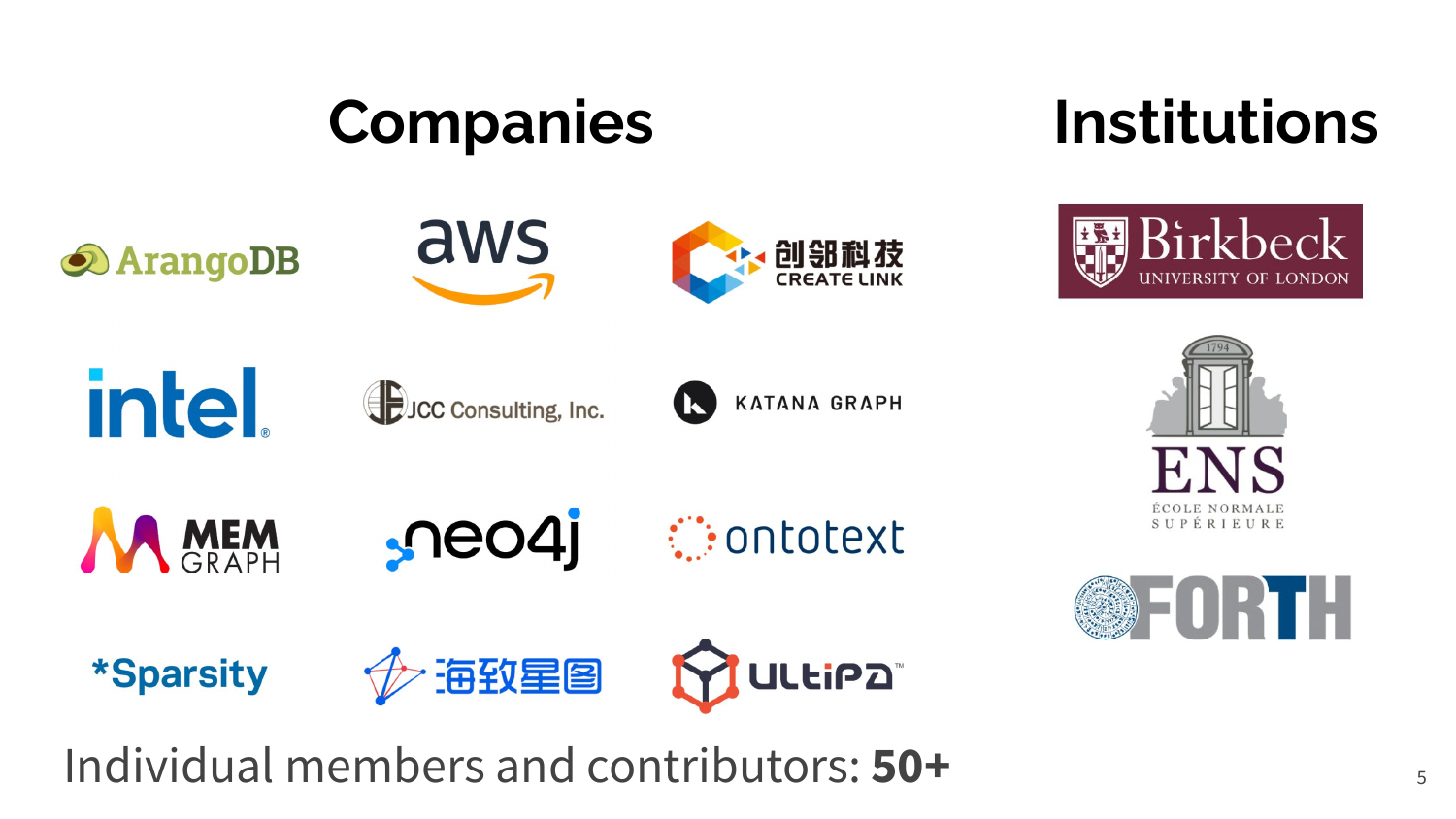#### **LDBC timeline**



BLINK 2016 **SNB Interactive** SIGMOD 2015

**G-CORE** SIGMOD 2018

**ACID tests** TPCTC 2020 **PG-Keys** SIGMOD 2021

**EU FP7 project** 

**Graphalytics** VLDB 2016

**SPB**

- **Benchmark papers**
- **Language/schema papers**
- **Technical User Community meetings**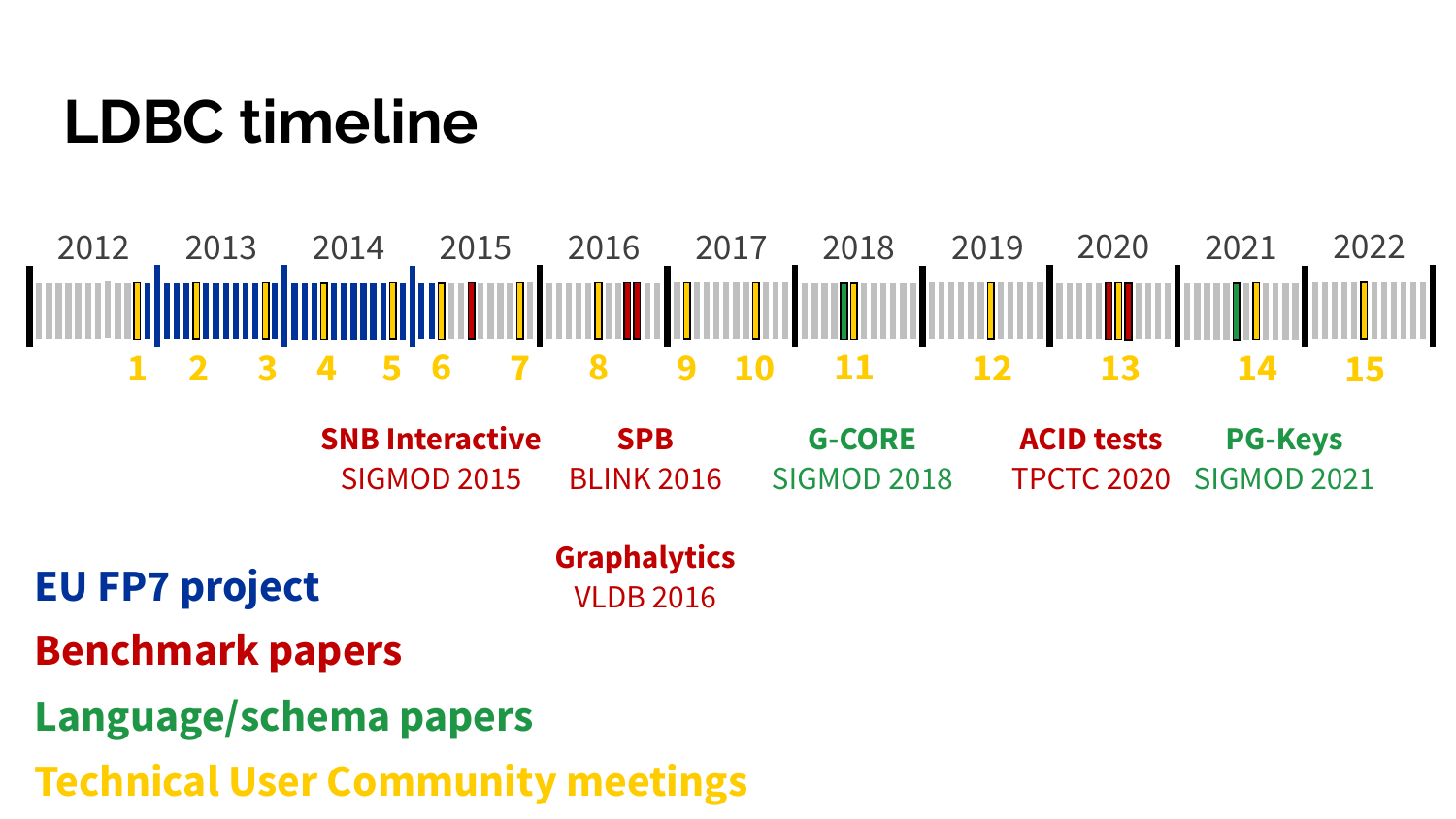## **Organizational structure**

Steering committee:

- Chair: Peter Boncz
- Vice-chair: Alastair Green
- Tech lead: Gabor Szarnyas

Company secretary & treasurer: Judy Bingham







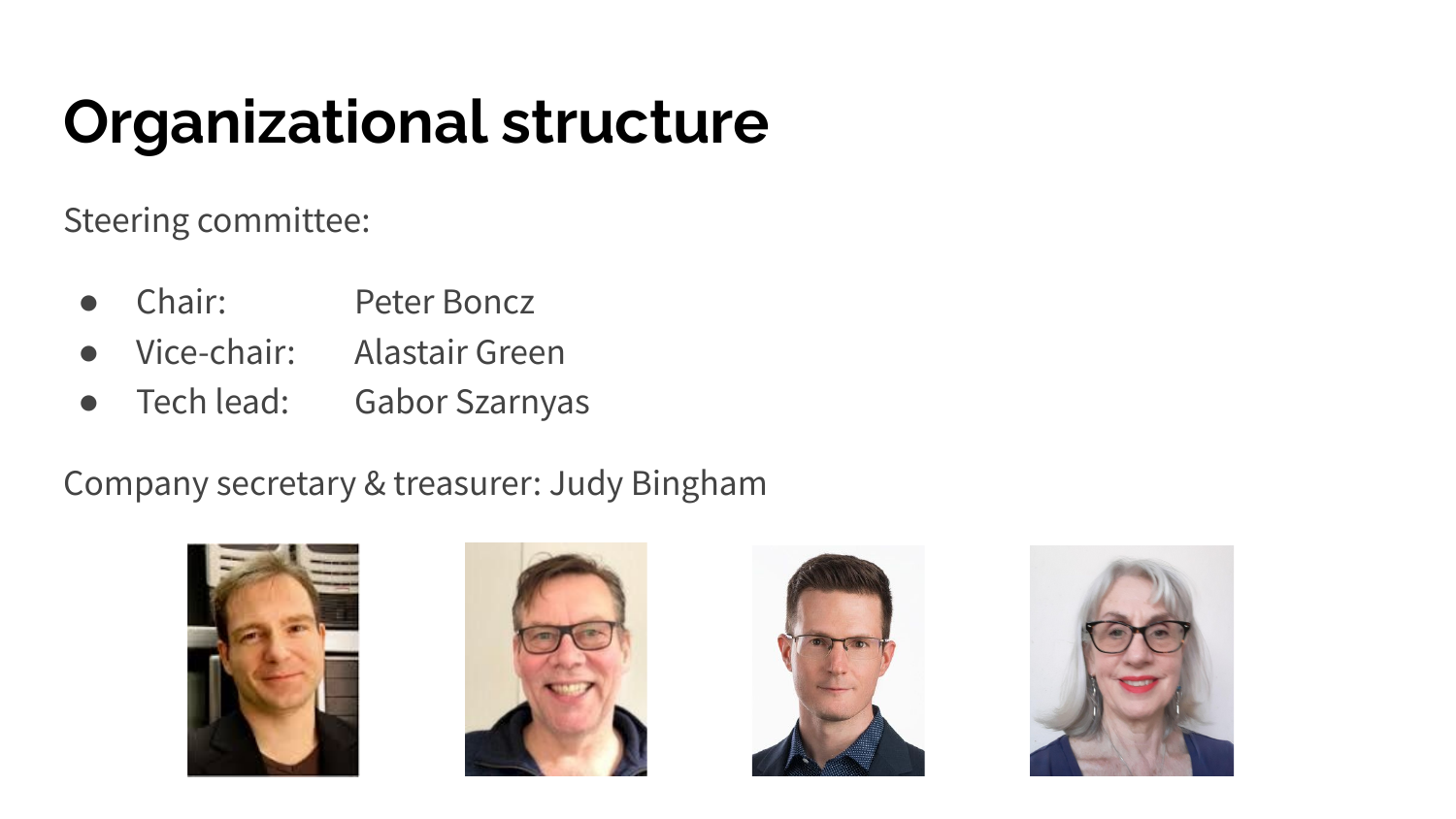#### **Benchmarks**

**SNB Interactive v1.0** new audit: CreateLink Galaxybase **SNB BI EXECT:** first version out, implementations with Umbra & TigerGraph

**SNB Interactive 2.0** work in progress

**Financial Benchmark** new task force, targeting distributed transactional systems

=> There are talks on all of these topics today.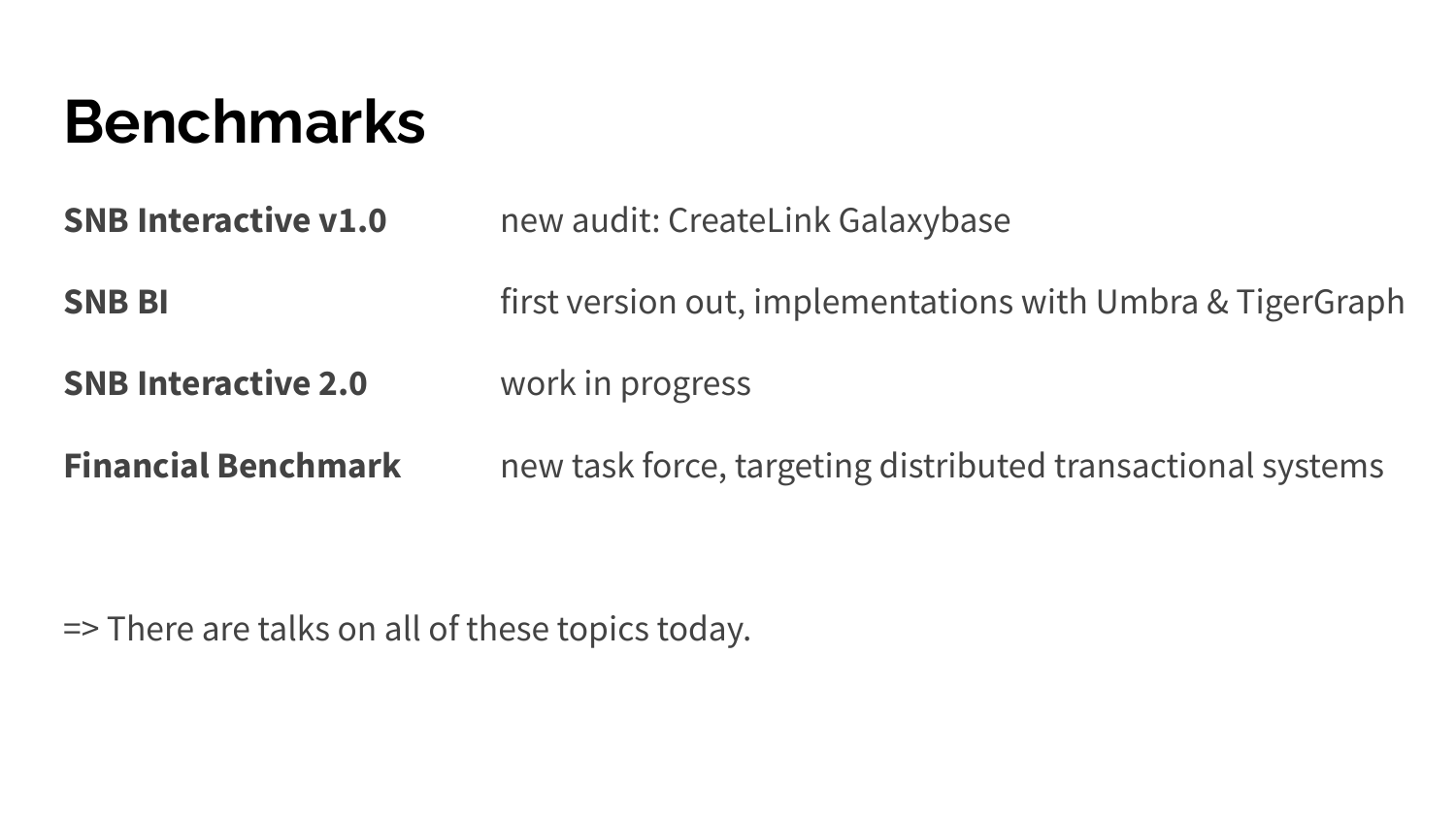#### **New language standards**

SQL/PGQ extension to SQL:2023 ETA: April 2023

GQL standalone language ETA: September 2023

**[Join LDBC](https://ldbcouncil.org/becoming-a-member/)** to get the draft standard documents.